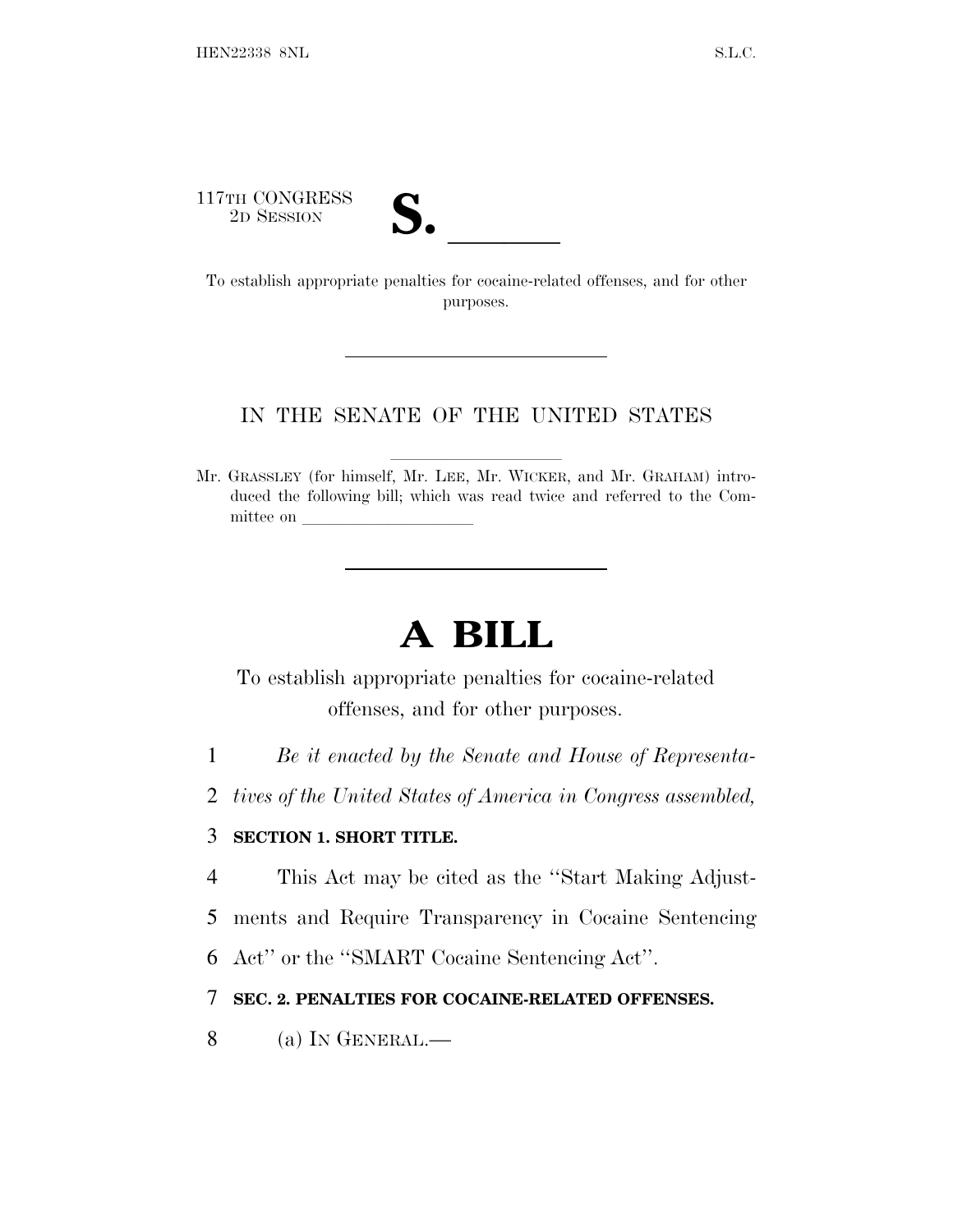| $\mathbf{1}$   | (1) CONTROLLED SUBSTANCES ACT.—Section              |
|----------------|-----------------------------------------------------|
| $\overline{2}$ | $401(b)(1)$ of the Controlled Substances Act $(21)$ |
| 3              | U.S.C. $841(b)(1)$ is amended—                      |
| $\overline{4}$ | $(A)$ in subparagraph $(A)$ —                       |
| 5              | (i) in clause (ii), in the matter pre-              |
| 6              | eeding subclause $(I)$ , by striking "5 kilo-       |
| $\overline{7}$ | grams" and inserting "4 kilograms"; and             |
| 8              | (ii) in clause (iii), by striking $"280$            |
| 9              | grams" and inserting "1,600 grams"; and             |
| 10             | $(B)$ in subparagraph $(B)$ —                       |
| 11             | (i) in clause (ii), in the matter pre-              |
| 12             | ceding subclause $(I)$ , by striking "500           |
| 13             | grams" and inserting "400 grams"; and               |
| 14             | (ii) in clause (iii), by striking $"28$             |
| 15             | grams" and inserting "160 grams".                   |
| 16             | CONTROLLED SUBSTANCES IMPORT<br>(2)<br>AND          |
| 17             | EXPORT ACT.—Section $1010(b)$ of the Controlled     |
| 18             | Substances Import and Export Act (21 U.S.C.         |
| 19             | $960(b)$ is amended—                                |
| 20             | $(A)$ in paragraph $(1)$ —                          |
| 21             | $(i)$ in subparagraph $(B)$ , in the matter         |
| 22             | preceding clause (i), by striking "5 kilo-          |
| 23             | grams" and inserting "4 kilograms";                 |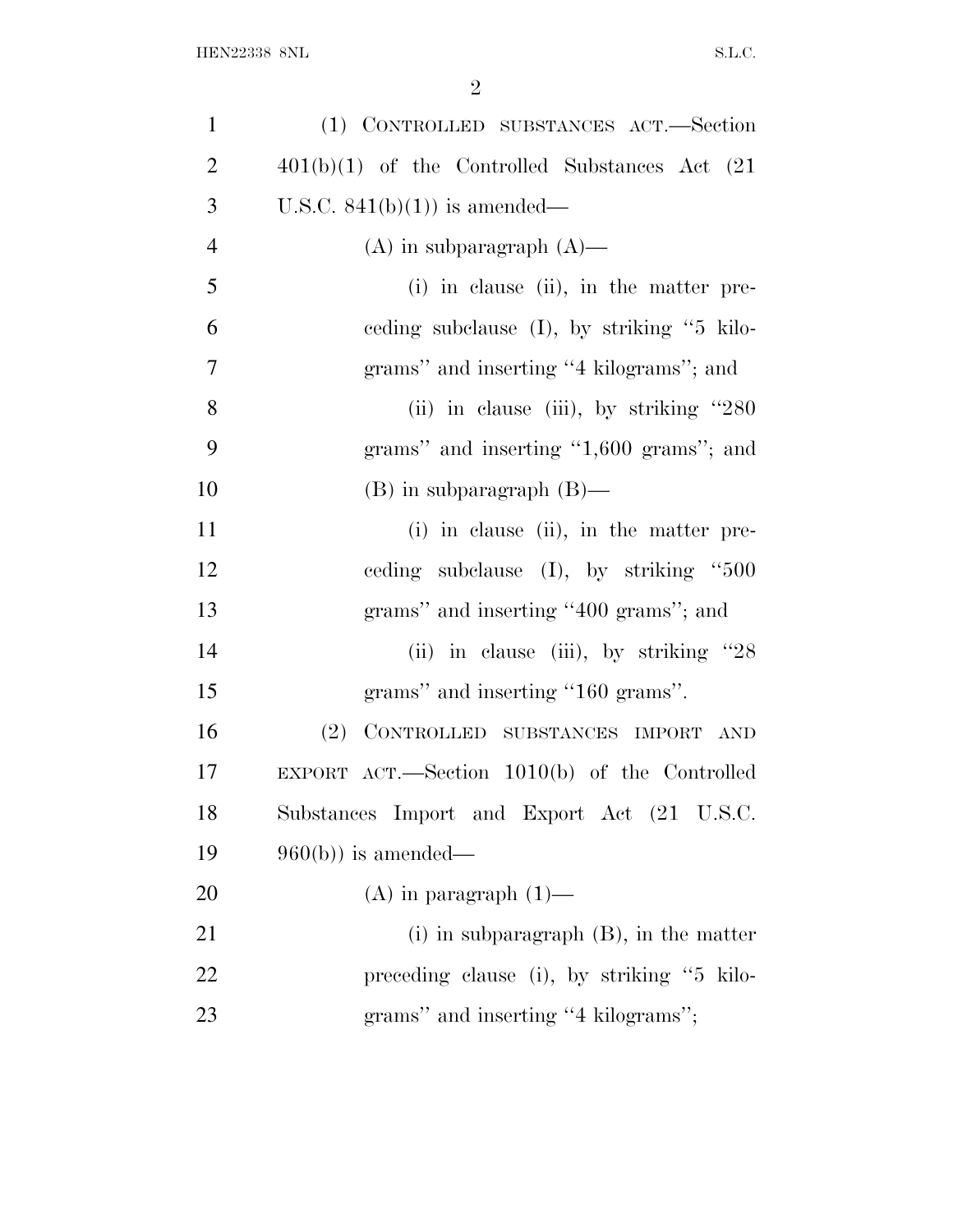| $\mathbf{1}$   | (ii) in subparagraph $(C)$ , by striking             |
|----------------|------------------------------------------------------|
| $\overline{2}$ | " $280$ grams" and inserting "1,600                  |
| 3              | grams"; and                                          |
| $\overline{4}$ | (iii) in subparagraph $(H)$ , by striking            |
| 5              | the period at the end and inserting a semi-          |
| 6              | colon; and                                           |
| $\overline{7}$ | $(B)$ in paragraph $(2)$ —                           |
| 8              | $(i)$ in subparagraph $(B)$ , in the matter          |
| 9              | preceding clause (i), by striking "500               |
| 10             | grams" and inserting "400 grams";                    |
| 11             | (ii) in subparagraph $(C)$ , by striking             |
| 12             | "28 grams" and inserting "160 grams";                |
| 13             | and                                                  |
| 14             | (iii) in subparagraph (H), by striking               |
| 15             | the period at the end and inserting a semi-          |
| 16             | colon.                                               |
| 17             | (b) ATTORNEY GENERAL CERTIFICATION.-                 |
| 18             | (1) IN GENERAL.—For a defendant sentenced            |
| 19             | before the date of enactment of this Act, the Attor- |
| 20             | ney General shall submit to the court that sentenced |
| 21             | the defendant a certification regarding whether, in  |
| 22             | the opinion of the Attorney General, the sentence of |
| 23             | the defendant should be reduced, as if the amend-    |
| 24             | ments made by subsection (a) were in effect at the   |
| 25             | time the offense was committed. In making a certifi- |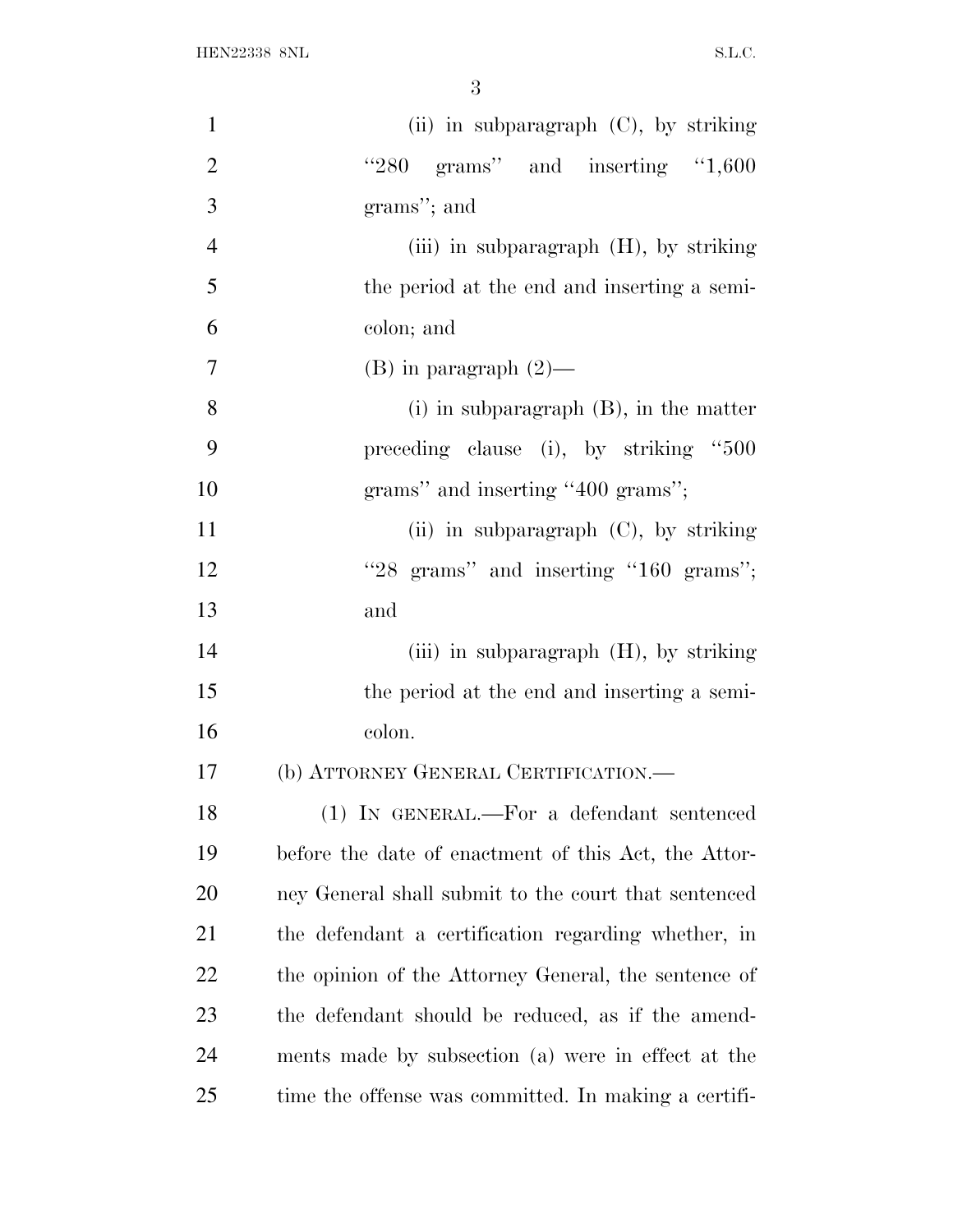cation under this paragraph, the Attorney General shall consider the factors in section 3553(a) of title 18, United States Code.

 (2) RESENTENCING.—If the Attorney General submits a certification under paragraph (1) indi- cating that, in the opinion of the Attorney General, the sentence of the defendant should be reduced, as if the amendments made by subsection (a) were in effect at the time the offense was committed, the court that imposed the sentence of the defendant may impose such a reduced sentence.

#### **SEC. 3. FEDERAL RESEARCH.**

 (a) I<sup>N</sup> GENERAL.—Not later than 1 year after the date of enactment of this Act, the Attorney General, in coordination with the Administrator of the Drug Enforce- ment Administration and the Secretary of Health and Human Services, shall review and submit to the Com- mittee on the Judiciary and the Committee on Health, Education, Labor, and Pensions of the Senate and the Committee on the Judiciary and the Committee on Energy and Commerce of the House of Representatives a report on—

 (1) the average individual dosage amount of both powder cocaine and cocaine base;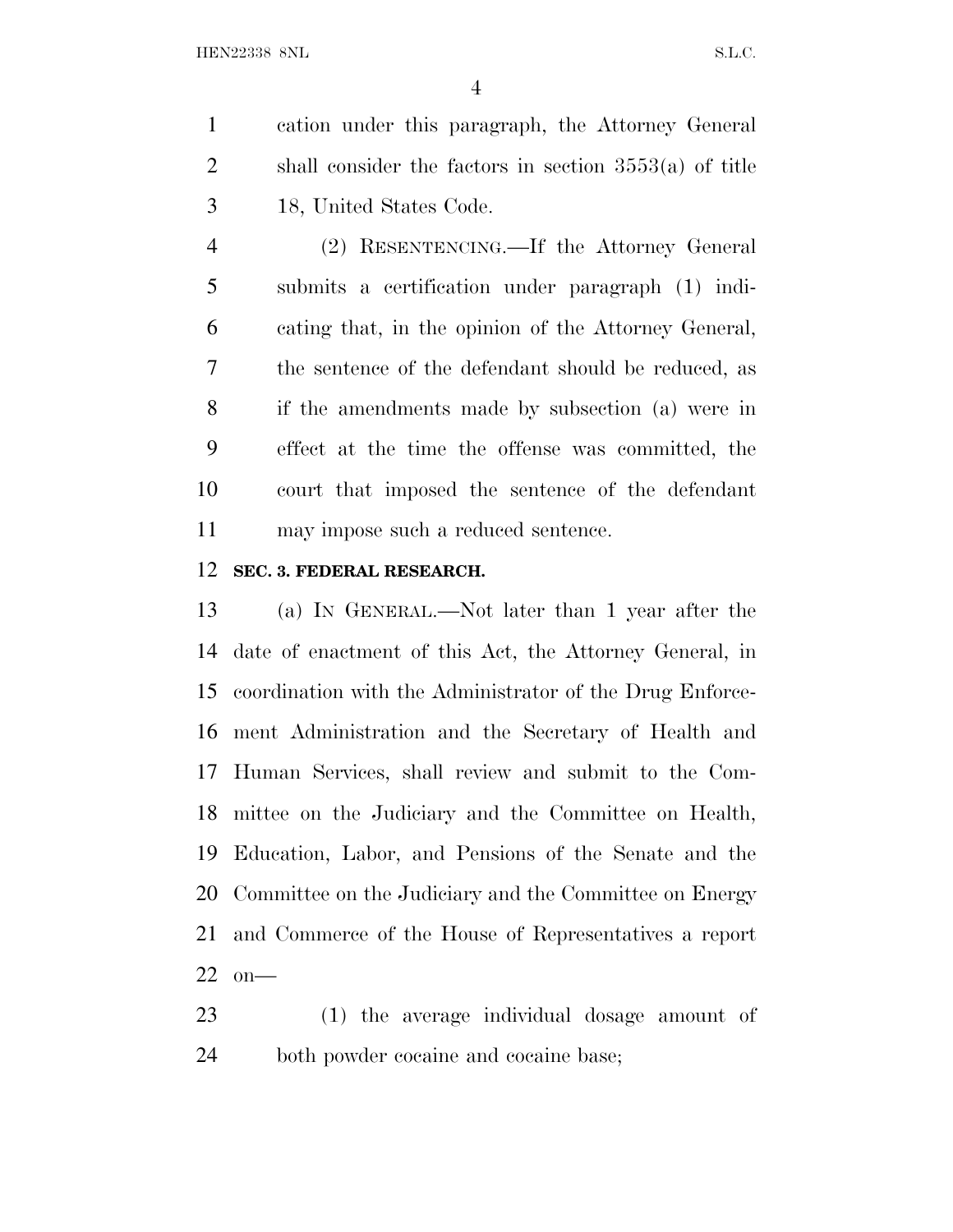| $\mathbf{1}$   | (2) the lethality of both powder cocaine and co-              |
|----------------|---------------------------------------------------------------|
| $\overline{2}$ | caine base as measured by individual dosage;                  |
| 3              | (3) the impact on lethality that polysubstance                |
| $\overline{4}$ | use, specifically as to synthetic drugs such as               |
| 5              | fentanyl and fentanyl-related substances, has<br>$\,$ on $\,$ |
| 6              | both powder cocaine and cocaine base users;                   |
| 7              | (4) the addictiveness of both powder cocaine                  |
| 8              | and cocaine base;                                             |
| 9              | (5) the violence attributed to or associated with             |
| 10             | both powder cocaine and cocaine base, which may in-           |
| 11             | clude but is not limited to, criminal charges, statu-         |
| 12             | tory enhancements, criminal history, and recidivism           |
| 13             | data; and                                                     |
| 14             | (6)<br>impact on addictiveness<br>that<br>the                 |
| 15             | polysubstance use, specifically as to synthetic drugs         |
| 16             | such as fentanyl and fentanyl-related substances,             |
| 17             | has on both powder cocaine and cocaine base users.            |
| 18             | (b) REPORT BY UNITED STATES SENTENCING COM-                   |
| 19             | MISSION.-                                                     |
| 20             | $(1)$ IN GENERAL.—Not later than 1 year after                 |
| 21             | the date of enactment of this Act, the United States          |
| 22             | Sentencing Commission shall submit to Congress                |
| 23             | and publicly issue a report regarding cocaine of-             |
| 24             | fenses and offenders.                                         |
|                |                                                               |